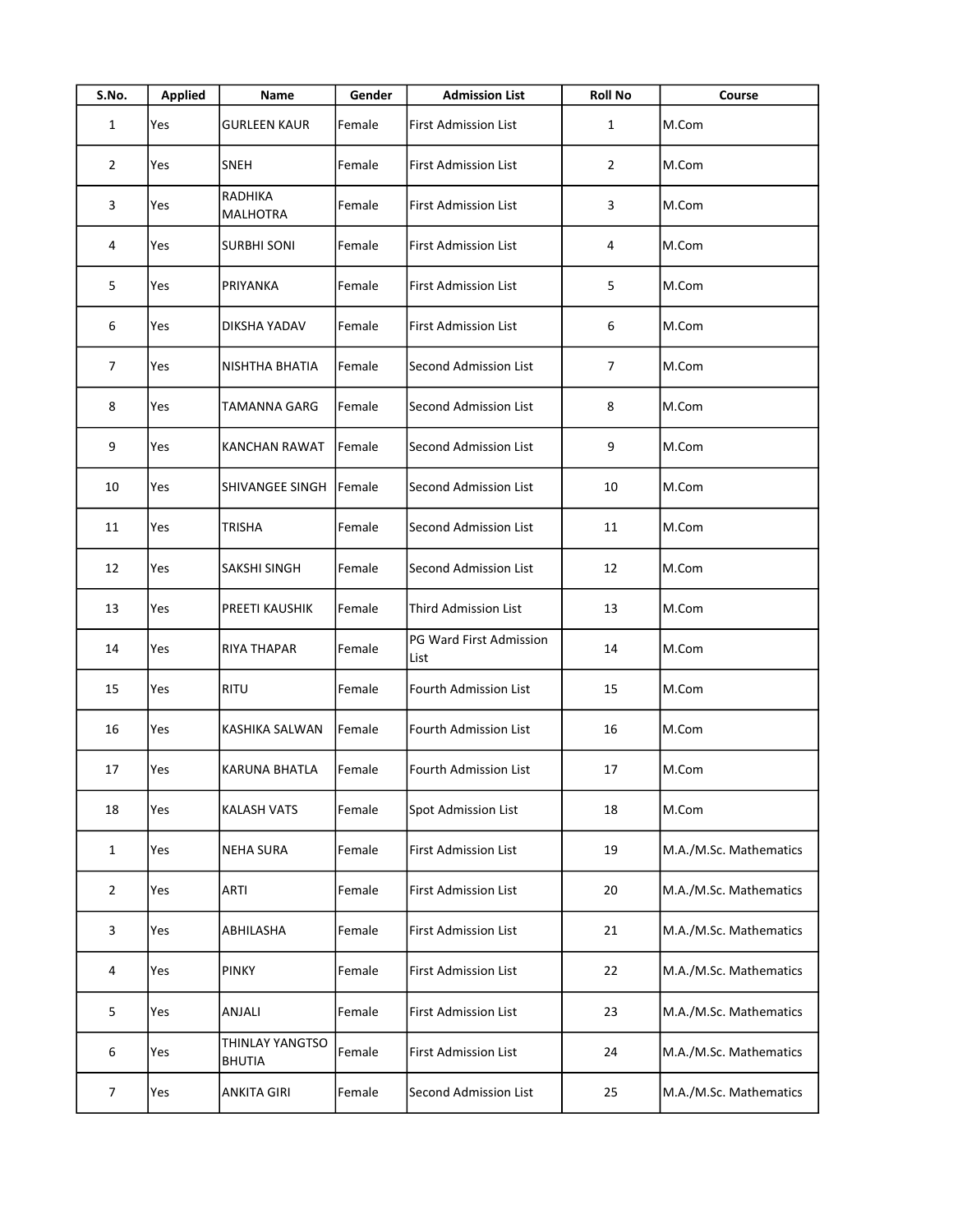| 8              | Yes | <b>ANUSHKA TYAGI</b>      | Female | <b>Second Admission List</b> | 26 | M.A./M.Sc. Mathematics |
|----------------|-----|---------------------------|--------|------------------------------|----|------------------------|
| 9              | Yes | <b>SUBHRATA SEN</b>       | Female | <b>Second Admission List</b> | 27 | M.A./M.Sc. Mathematics |
| 10             | Yes | VINIKA                    | Female | <b>Second Admission List</b> | 28 | M.A./M.Sc. Mathematics |
| 11             | Yes | ANKITA DINESH             | Female | Second Admission List        | 29 | M.A./M.Sc. Mathematics |
| 12             | Yes | ASTHA VERMA               | Female | Second Admission List        | 30 | M.A./M.Sc. Mathematics |
| 13             | Yes | <b>AYUSHI</b><br>AGGARWAL | Female | Second Admission List        | 31 | M.A./M.Sc. Mathematics |
| 14             | Yes | ANNU                      | Female | <b>Second Admission List</b> | 32 | M.A./M.Sc. Mathematics |
| 15             | Yes | <b>MUSKAAN</b>            | Female | <b>Second Admission List</b> | 33 | M.A./M.Sc. Mathematics |
| 16             | Yes | <b>NIKITA SINGH</b>       | Female | <b>Second Admission List</b> | 34 | M.A./M.Sc. Mathematics |
| 17             | Yes | VANSHIKA                  | Female | <b>Second Admission List</b> | 35 | M.A./M.Sc. Mathematics |
| 18             | Yes | SWATI SHAKYA              | Female | Third Admission List         | 36 | M.A./M.Sc. Mathematics |
| 19             | Yes | SHIVANI SINGH             | Female | <b>Third Admission List</b>  | 37 | M.A./M.Sc. Mathematics |
| 20             | Yes | <b>NEHA</b>               | Female | <b>Third Admission List</b>  | 38 | M.A./M.Sc. Mathematics |
| 21             | Yes | <b>NEHA</b>               | Female | <b>Third Admission List</b>  | 39 | M.A./M.Sc. Mathematics |
| 22             | Yes | <b>TENZIN PALMO</b>       | Female | Fourth Admission List        | 40 | M.A./M.Sc. Mathematics |
| 23             | Yes | ANJALI MISHRA             | Female | Fourth Admission List        | 41 | M.A./M.Sc. Mathematics |
| 24             | Yes | RIYA NARANG               | Female | <b>Spot Admission List</b>   | 42 | M.A./M.Sc. Mathematics |
| 25             | Yes | VARNIKA DHIMAN            | Female | Spot Admission List          | 43 | M.A./M.Sc. Mathematics |
| 26             | Yes | <b>ADITI DHULIYA</b>      | Female | Spot Admission List          | 44 | M.A./M.Sc. Mathematics |
| 27             | Yes | <b>TANVI VOHRA</b>        | Female | Spot Admission List          | 45 | M.A./M.Sc. Mathematics |
| $\mathbf{1}$   | Yes | SONAL                     | Female | First Admission List         | 46 | M.A. Philosophy        |
| $\overline{2}$ | Yes | TH.DEBORAH<br>LIIVEIROU   | Female | <b>First Admission List</b>  | 47 | M.A. Philosophy        |
| 3              | Yes | VRITIKA<br>SEHRAWAT       | Female | First Admission List         | 48 | M.A. Philosophy        |
| 4              | Yes | <b>AHANA SHARMA</b>       | Female | First Admission List         | 49 | M.A. Philosophy        |
| 5              | Yes | SAMIKSHA RAJORIA Female   |        | First Admission List         | 50 | M.A. Philosophy        |
| 6              | Yes | KANIKA THALIA             | Female | <b>First Admission List</b>  | 51 | M.A. Philosophy        |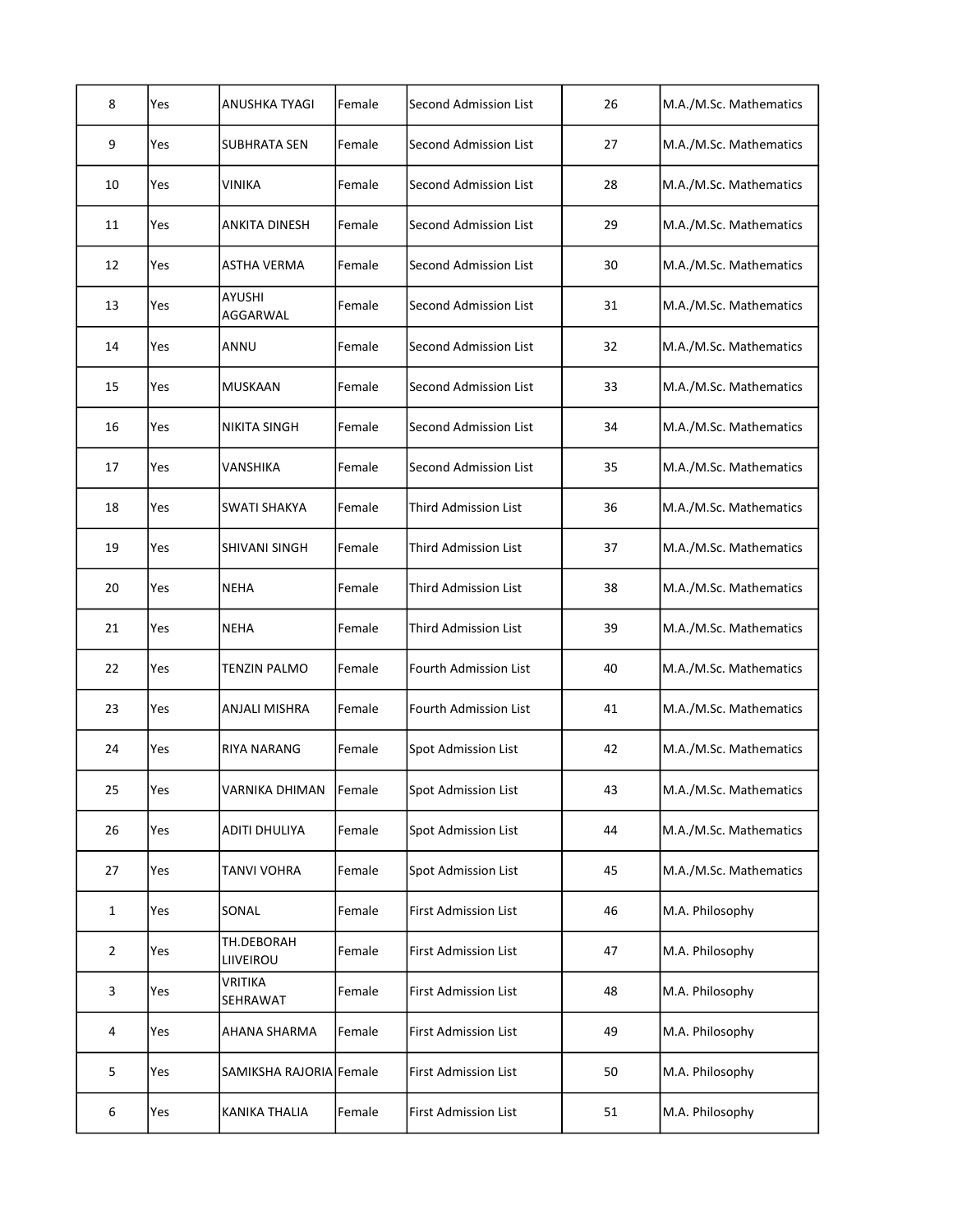| 7              | Yes | SHEETAL                   | Female | Second Admission List        | 52 | M.A. Philosophy        |
|----------------|-----|---------------------------|--------|------------------------------|----|------------------------|
| 8              | Yes | VACHEWAR POOJA<br>RANI    | Female | Second Admission List        | 53 | M.A. Philosophy        |
| 9              | Yes | ANANYA SHARMA             | Female | <b>Third Admission List</b>  | 54 | M.A. Philosophy        |
| $\mathbf{1}$   | Yes | <b>SHRUTI UPADHYAY</b>    | Female | <b>First Admission List</b>  | 55 | M.A. Political Science |
| $\overline{2}$ | Yes | MANISHA JAKHAR            | Female | First Admission List         | 56 | M.A. Political Science |
| 3              | Yes | <b>BUSHRA</b>             | Female | <b>First Admission List</b>  | 57 | M.A. History           |
| 4              | Yes | <b>BHAWNA</b>             | Female | <b>First Admission List</b>  | 58 | M.A. Political Science |
| 5              | Yes | <b>NOORI</b>              | Female | Second Admission List        | 59 | M.A. Political Science |
| 6              | Yes | PRAGATI JAISWAL           | Female | Second Admission List        | 60 | M.A. Political Science |
| $\overline{7}$ | Yes | SHIKHA MEENA              | Female | Third Admission List         | 61 | M.A. Political Science |
| 8              | Yes | <b>HARINANDANA S</b>      | Female | <b>Third Admission List</b>  | 62 | M.A. Political Science |
| 9              | Yes | HIMANSHI<br><b>GODARA</b> | Female | <b>Third Admission List</b>  | 63 | M.A. Political Science |
| 10             | Yes | KHUSHI TOMAR              | Female | Fourth Admission List        | 64 | M.A. Political Science |
| 11             | Yes | <b>VIOLEENA ROY</b>       | Female | <b>Fourth Admission List</b> | 65 | M.A. Political Science |
| 12             | Yes | <b>SHWETA KUMARI</b>      | Female | <b>Fourth Admission List</b> | 66 | M.A. Political Science |
| $\mathbf{1}$   | Yes | <b>NEELAM YADAV</b>       | Female | <b>First Admission List</b>  | 67 | M.A. Sanskrit          |
| 2              | Yes | TARUNA<br>CHOUDHARY       | Female | <b>First Admission List</b>  | 68 | M.A. Sanskrit          |
| 3              | Yes | <b>VEDIKA SHARMA</b>      | Female | Second Admission List        | 69 | M.A. Sanskrit          |
| 4              | Yes | PRACHI                    | Female | <b>Second Admission List</b> | 70 | M.A. Sanskrit          |
| 5              | Yes | <b>NANCY</b>              | Female | <b>Second Admission List</b> | 71 | M.A. Sanskrit          |
| 6              | Yes | <b>HIMANSHI</b>           | Female | <b>Third Admission List</b>  | 72 | M.A. Sanskrit          |
| 7              | Yes | ANJALI KOTHIYAL           | Female | Third Admission List         | 73 | M.A. Sanskrit          |
| 8              | Yes | SHIVANI<br>CHOUDHARY      | Female | Fourth Admission List        | 74 | M.A. Sanskrit          |
| $\mathbf{1}$   | Yes | ANAHITA NANDA             | Female | <b>First Admission List</b>  | 75 | M.A. History           |
| $\overline{2}$ | Yes | KHUSHI JHA                | Female | First Admission List         | 76 | M.A. Political Science |
| 3              | Yes | R.BHAVNA SAI              | Female | First Admission List         | 77 | M.A. History           |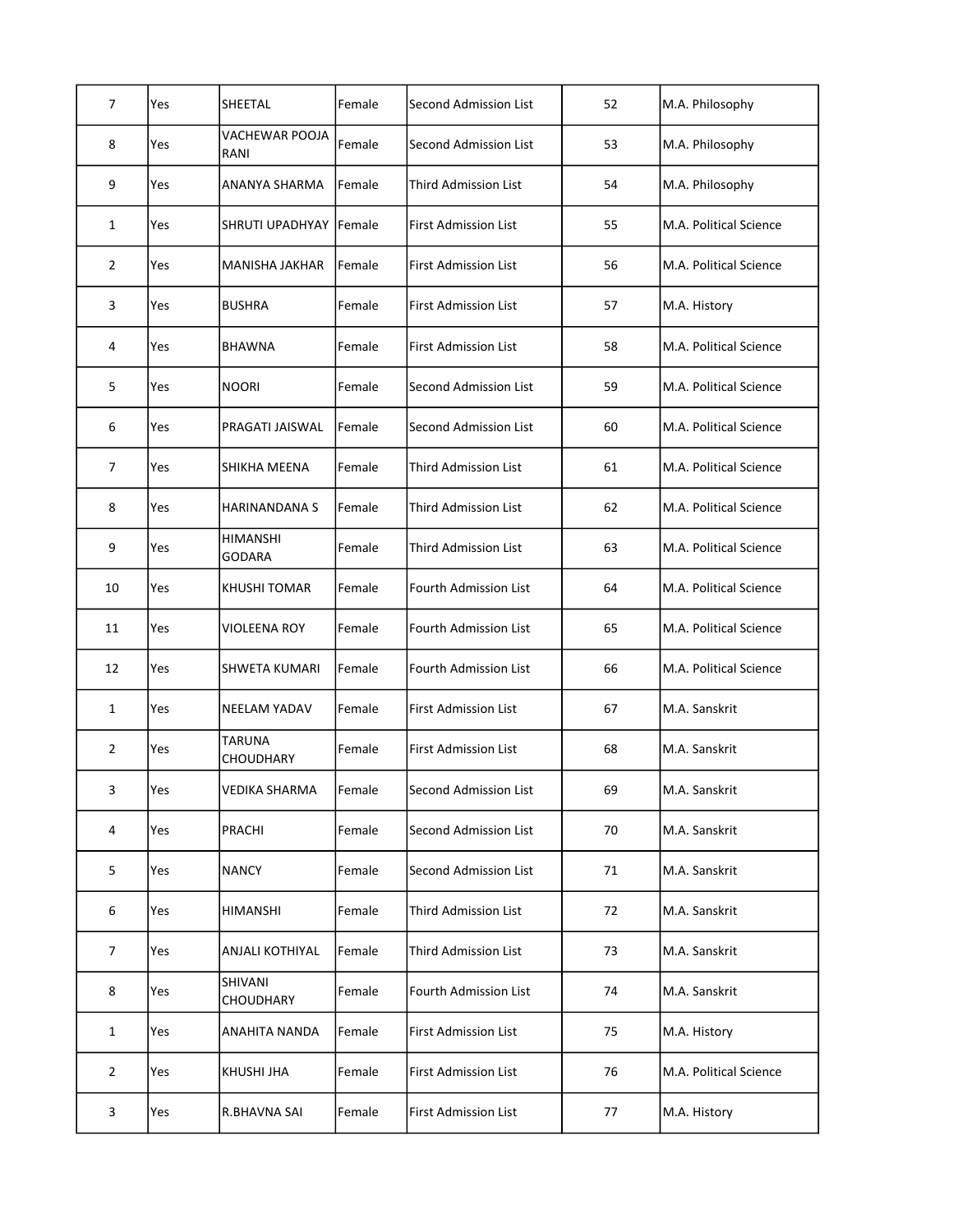| 4              | Yes | <b>MOU PATRA</b>                       | Female | <b>First Admission List</b>  | 78  | M.A. History |
|----------------|-----|----------------------------------------|--------|------------------------------|-----|--------------|
| 5              | Yes | RIYA KUMARI                            | Female | First Admission List         | 79  | M.A. History |
| 6              | Yes | <b>ANKITA</b>                          | Female | <b>First Admission List</b>  | 80  | M.A. History |
| $\overline{7}$ | Yes | DEVANSHI<br><b>KAUSHIK</b>             | Female | Second Admission List        | 81  | M.A. History |
| 8              | Yes | <b>BANOTH</b><br><b>HARSHAVARDHINI</b> | Female | Second Admission List        | 82  | M.A. History |
| 9              | Yes | <b>NEHA</b>                            | Female | <b>Second Admission List</b> | 83  | M.A. History |
| 10             | Yes | <b>MUSKAN GUPTA</b>                    | Female | Second Admission List        | 84  | M.A. History |
| 11             | Yes | CHHAVI NIGUDKAR Female                 |        | <b>Third Admission List</b>  | 85  | M.A. History |
| 12             | Yes | <b>MANSI RAUTELA</b>                   | Female | <b>Third Admission List</b>  | 86  | M.A. History |
| 13             | Yes | LATA YADAV                             | Female | <b>Fourth Admission List</b> | 87  | M.A. History |
| 14             | Yes | <b>SURBHI DWIVEDI</b>                  | Female | Fourth Admission List        | 88  | M.A. History |
| 15             | Yes | <b>RUCHEE CHAUHAN</b>                  | Female | Fourth Admission List        | 89  | M.A. History |
| $\mathbf{1}$   | Yes | <b>SWEETY BERA</b>                     | Female | <b>First Admission List</b>  | 90  | M.A. English |
| $\overline{2}$ | Yes | KAJAL                                  | Female | <b>First Admission List</b>  | 91  | M.A. English |
| 3              | Yes | <b>ZEENAT</b>                          | Female | <b>First Admission List</b>  | 92  | M.A. English |
| 4              | Yes | PRIYANKA PATHAK Female                 |        | Second Admission List        | 93  | M.A. English |
| 5              | Yes | RITIKA YADAV                           | Female | Second Admission List        | 94  | M.A. English |
| 6              | Yes | SHEETAL DAHIYA                         | Female | Second Admission List        | 95  | M.A. English |
| $\overline{7}$ | Yes | <b>VELENA HIJAM</b>                    | Female | <b>Third Admission List</b>  | 96  | M.A. English |
| 8              | Yes | VISHALI RANI                           | Female | <b>Third Admission List</b>  | 97  | M.A. English |
| 9              |     |                                        |        |                              |     |              |
|                | Yes | ZAHANAT                                | Female | <b>Third Admission List</b>  | 98  | M.A. English |
| 10             | Yes | <b>SHIVANGI TIWARY</b>                 | Female | Third Admission List         | 99  | M.A. English |
| 11             | Yes | <b>SMRITI RAJ</b>                      | Female | <b>Third Admission List</b>  | 100 | M.A. English |
| 12             | Yes | SONIA SINGH                            | Female | Spot Admission List          | 101 | M.A. English |
| 13             | Yes | <b>AAKRITI</b><br>AGGARWAL             | Female | <b>Spot Admission List</b>   | 102 | M.A. English |